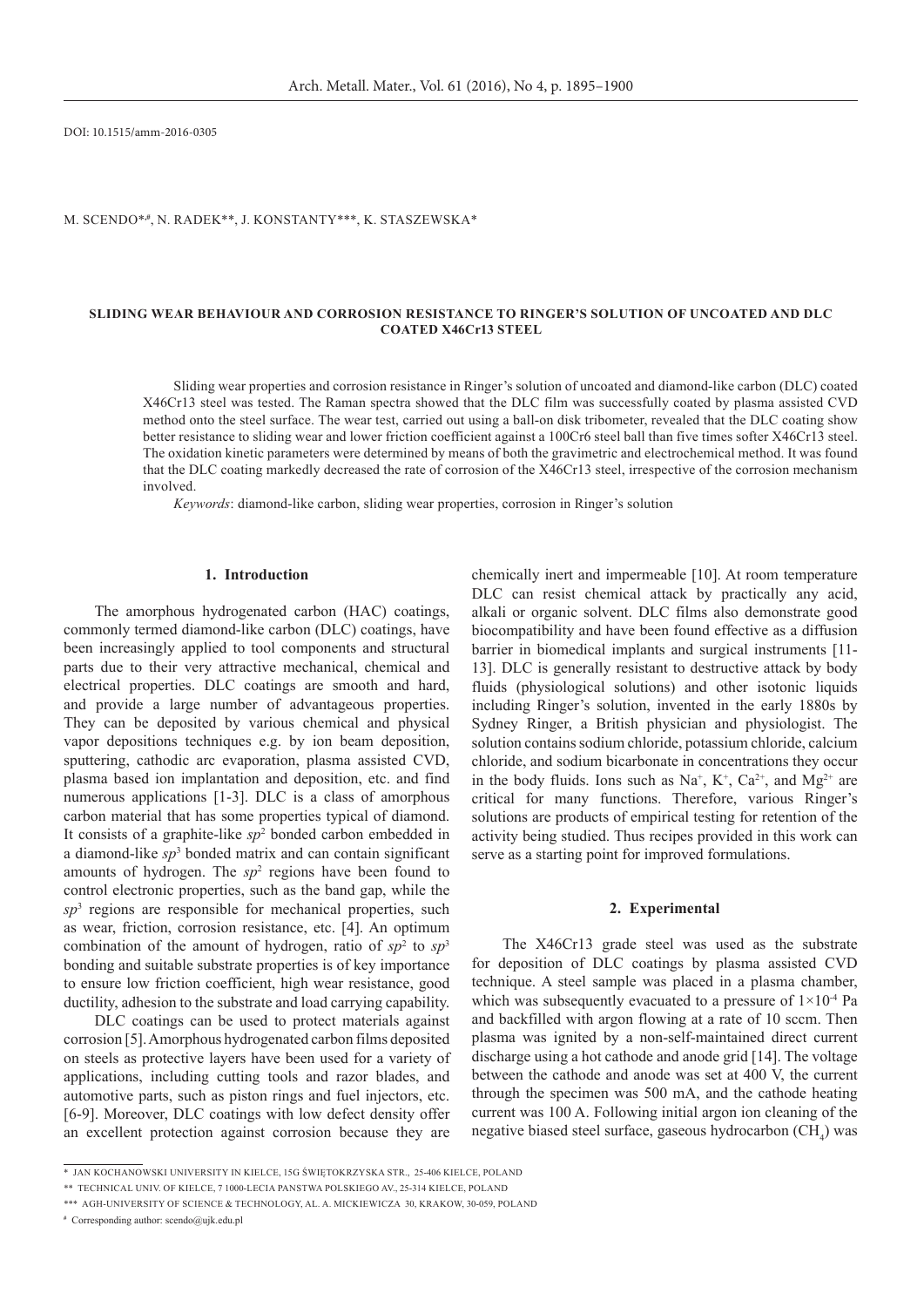introduced into the plasma chamber at a rate of 50 sccm. The coating process started with an initial attack of film building species and positive ions having energy higher than 2500 eV. The amorphous hydrogenated carbon deposition was continued at a lower ion energy of 180 eV until the final coating thickness of 1.7 μm was reached. The DLC coating was enriched with tungsten in order to increase mechanical properties.

The argon laser Raman spectrometer Jasko NRS -2100 was used to investigate the DLC film. The spectroscopy was performed at room temperature using the 514.5 nm wavelength**.**

Both uncoated and DLC coated steels were tested for surface topography, Vickers microhardness and friction and wear behaviour using the Joel JSM-5400 scanning electron microscope, Microtech MX3 microhardness tester and HT-1000 ball-on-disk tribotester, respectively. The tribological behaviour was studied in air at room temperature. A fixed 5 mm diameter 100Cr6 steel ball, heat treated to 62 HRC, was used as a counterface. The normal load and sliding velocity were 5 N and 10 m/s, respectively.

Finally the uncoated and DLC coated specimens were subjected to corrosion tests in Ringer's solution by means of the gravimetric and electrochemical method. Analytical purity sodium chloride (NaCl), potassium chloride (KCl) and calcium chloride  $(CaCl<sub>2</sub>)$  were used to prepare the Ringer's solution by dissolving the chlorides in a triple distilled water. The salts were mixed in proportions listed in Table 1. The total concentration of chloride ions and acidity of the solution were 0.159 mol and 5.6 pH, respectively.

Composition of Ringer's solution

| Salt                             | NaCl  | KCl   | CaCl <sub>2</sub> |
|----------------------------------|-------|-------|-------------------|
| Mass $\lceil \frac{g}{l} \rceil$ | 8.600 | 0.300 | 0.480             |
| Concentration [M]                | 0.147 | 0.004 | 0.004             |

In the gravimetric method the weight loss of three uncoated and three DLC coated steel specimens was determined by weighting them to  $\pm$  0.1 mg before and after immersion in 100 cm3 of corrosive solution at 25°C. Prior to corrosion tests the uncoated steel specimens were ground with #2500 emery paper, washed with bidistilled water, ultrasonically degreased in acetone and dried at room temperature. The corrosion rate was calculated using the formula [15]:

$$
v_g = \frac{87.6 \, W}{S \, t \, \rho} \tag{1}
$$

TABLE 1

where: *W* is the weight loss of the material, *S* is the specimen surface area, *t* is the time in corrosive solution, and  $\rho$  is the true density of the material.

In the electrochemical method the working (stationary) electrode was made from both uncoated and DLC coated X46Cr13 steel. Its surface area was 2.5 cm<sup>2</sup>. Before each measurement the uncoated electrode was also polished with #2500 emery paper, washed with bidistilled water, ultrasonically degreased in acetone and dried at room temperature. A saturated calomel electrode (SCE) and 99.99% platinum foil (1 cm<sup>2</sup>) were used as the reference and counter electrode, respectively. The reference electrode was connected

with the solution using a Luggin capillary. The capillary tip was positioned 3 mm from the working electrode.

The electrochemical measurements were carried out using the AutoLab PGSTAT 128N potentiostat/galvanostat combined with NOVA 1.7 software. The potentiodynamic polarization curves were recorded at  $25 \pm 0.5^{\circ}$ C within the potential range changing from -900 to +100 mV with a scan rate of 1 mV s<sup>-1</sup>. The curves were used to evaluate the corrosion potential  $(E_{\text{corr}})$  and corrosion current density  $(j_{\text{corr}})$  using the Stern and Geary equation:

$$
j_{corr} = \frac{b_a b_c}{2.303 (b_a + b_c)} \frac{1}{R_p}
$$
 (2)

Substituting

$$
B = \frac{b_a b_c}{2.303 (b_a + b_c)}
$$
 (2a)

where  $b_c$  and  $b_a$  are the Tafel slopes, the polarization resistance can be expressed as:

$$
R_p = \frac{B}{j_{corr}} \tag{2b}
$$

The corrosion rate of the tested specimens was evaluated using the following equation [16-18]:

$$
v_e = 3.268 \times \frac{j_{corr} M}{n \rho}
$$
 (3)

where: *M* and  $\rho$  are the molecular weight and density of the corroded material, respectively, and *n* is the number of exchanged electrons.

## **3. Results and Discussion**

Typical Raman spectra of uncoated and DLC coated X46Cr13 steel are shown in Fig. 1. The characteristic DLC spectrum [19], with the main peak at  $1430-1480$  cm<sup>-1</sup> corresponding to the graphite-band and a shoulder peak at 1260-1280 cm-1 corresponding to the diamond-band, provides clear evidence that the diamond-like film was successfully coated onto the steel surface.



Fig. 1. Raman spectra of: (a) uncoated, and (b) DLC coated X46Cr13 steel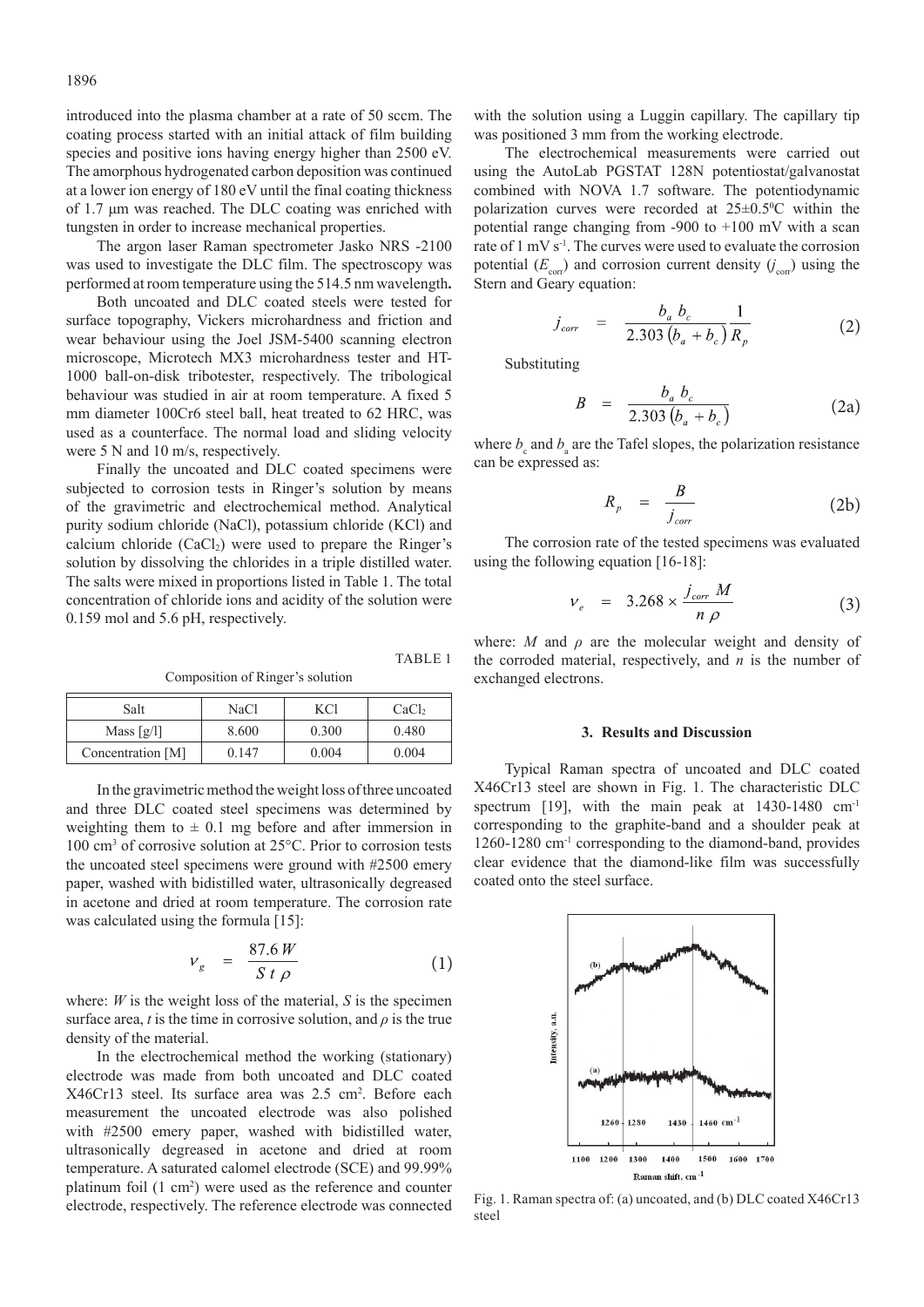Fig. 2 shows the wear track morphologies on both uncoated and DLC coated steel. The relatively soft  $(653±5 \mu$ HV0.5), uncoated steel was heavily damaged (Fig. 2a) whereas the wear track on the hard  $(3477\pm26 \mu$ HV0.5) DLC coating was markedly narrower (Fig. 2b), and most importantly, the coating showed good adhesion to the X46Cr13 steel.



Fig. 2. Wear tracks on: (a) uncoated, and (b) DLC coated X46Cr13 steel

The variation of friction coefficient between the tested specimen and 100Cr6 steel ball with time has been illustrated in Fig. 3. For the X46Cr13 steel and DLC coating the initial values were 0.33 and 0.25, respectively. The friction coefficients increased gradually and stabilized at 0.55 for uncoated steel and 0.38 for DLC coating after about 20,000 and 30,000 cycles, respectively.



Fig. 3. Coefficient of friction as a function of the number of cycles for: (a) uncoated, and (b) DLC coated X46Cr13 steel

## **3.1. Corrosion test**

The weight loss vs time of immersion curves (gravimetric method) are presented in Fig. 4. The uncoated X46Cr13 steel was dissolving in Ringer's solution very quickly (Fig. 4a). Dissolution of iron in not deoxidized, neutral aqueous chloride solution is a multistage process [20]. Its mechanism can be written as follows:

$$
\text{Fe} + \text{H}_2\text{O} + \frac{1}{2}\text{O}_2 \rightarrow \text{Fe(OH)}_2. \tag{4}
$$

Then the ferrous hydroxide layer reacts with excess oxygen in the solution, to yield the final corrosion product according to reaction:

$$
1897\\
$$

$$
2 \,\mathrm{Fe(OH)}_2 + \frac{1}{2} \,\mathrm{O}_2 \rightarrow \frac{\,\mathrm{Fe}_2\mathrm{O}_3}{2} + 2 \,\mathrm{H}_2\mathrm{O}. \tag{5}
$$

In acid environment the next reaction is:

$$
Fe2O3 + 6 H+ \rightarrow 2 Fe3+ + 3 H2O.
$$
 (6)

In the case of DLC coated steel the oxidation process was markedly slower (Fig. 4b).



Fig. 4. Corrosion weight loss in Ringer's solution as a function of time for: (a) uncoated, and (b) DLC coated X46Cr13 steel

The corrosion rates for uncoated and DLC coated X46Cr13 steel determined by means of the gravimetric method are summarized in Table 2. It has been found that the DLC coating decreases the rate of corrosion by a factor of three. The corrosion kinetics were studied by fitting the corrosion data to different rate laws [15]. Although the kinetic data may theoretically be interpreted as parabolic, it is well known that the straight line is usually the best fit to experimental data. The considered rate laws were:

Zero order: 
$$
W_t = kt
$$
 (7)

First order: 
$$
\ln W_t = t + \ln W
$$
 (8)

Second order: 
$$
1/W_t = kt + 1/W
$$
 (9)

where:  $W_t$  is the weight loss after time *t* of exposure to corrosive environment, and *k* is the rate constant.

As shown in Fig. 4, the best results, judged by maximizing the coefficients of determination, were obtained for the linear function (7). The results imply that the presence of DLC coating on steel does not change the mechanism of corrosion in Ringer's solution (see reactions (4)-(6)) although it is evident that DLC markedly reduces its rate (Table 3).

Fig. 5 shows the surfaces of X46Cr13 steel and DLC coating prior and after immersion in Ringer's solution for 720 hours. As shown in Figs 5a and 5b, the uncoated steel has been heavily corroded, whereas only a negligible percentage of the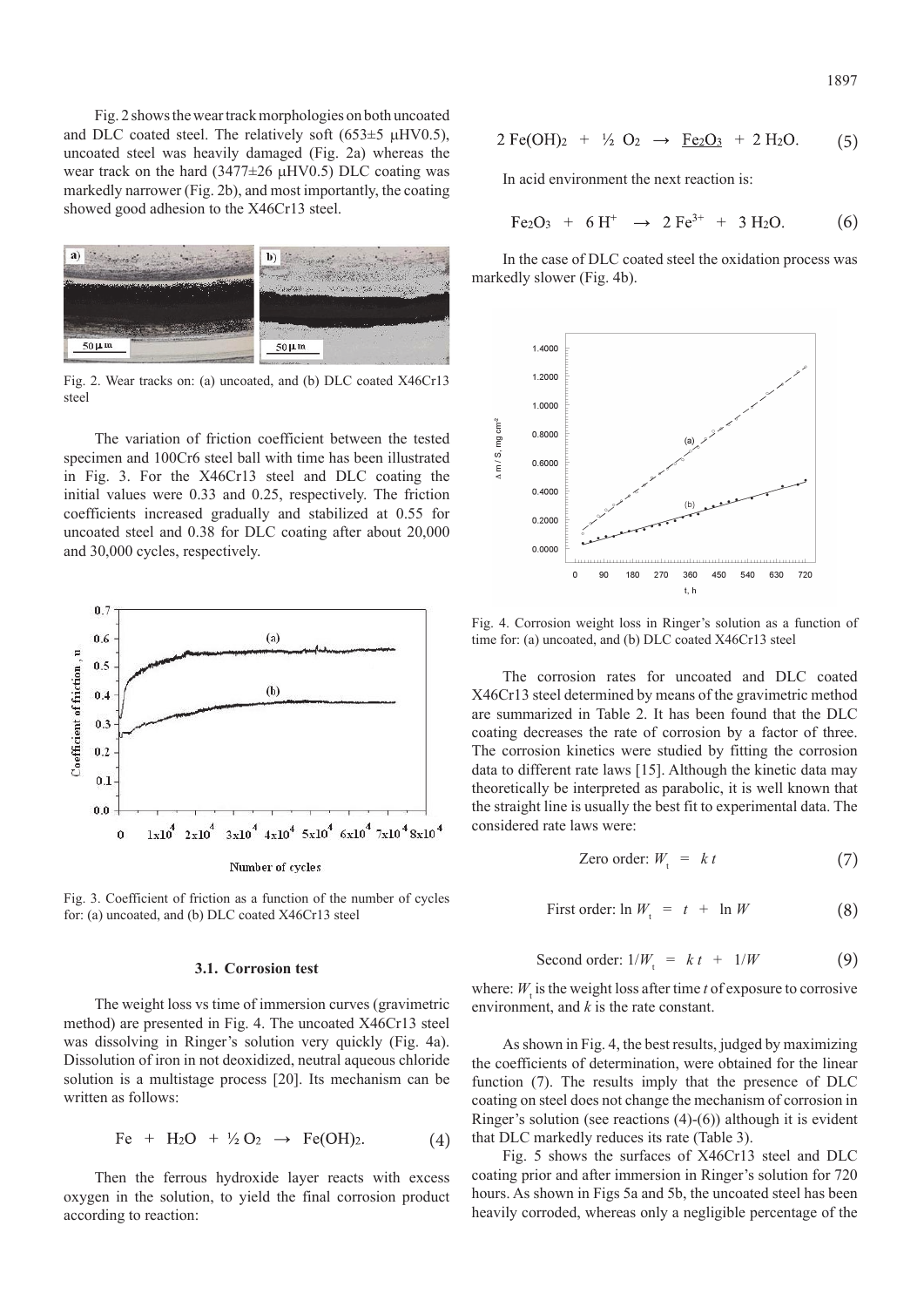

Fig. 5. Surface of X46Cr13 steel (a, b) and DLC coating (c, d), before (a, c) and after (b, d) immersion for 720 hours in Ringer's solution

TABLE 2

Corrosion rates, coefficients of determination, and rate laws calculated for uncoated and DLC coated X46Cr13 steel after immersion for 720 hours in Ringer, s solution at 25 °C

| <b>Materials</b>         | $v_{\rm g}$<br>$\lceil \text{mm} \, \text{v} \rceil$ | R      | Rate law                          |
|--------------------------|------------------------------------------------------|--------|-----------------------------------|
| Uncoated X46Cr13 steel   | 0.020                                                | 0.9994 | $Wa = 0.0016$ ka + 0.0924         |
| DLC coated X46Cr13 steel | 0.007                                                | 0.9970 | $Wb = 0.0006 \text{ kb} + 0.0113$ |

TABLE 3

Electrochemical corrosion parameters at 25 °C

| Materials                | $E_{corr}$<br>[mV] | J <sub>corr</sub><br>$\lceil \mu A \text{ cm}^{-1} \rceil$ | $-D_c$                                | $b_a$ |
|--------------------------|--------------------|------------------------------------------------------------|---------------------------------------|-------|
|                          |                    |                                                            | $\left[\text{mV} / \text{dec}\right]$ |       |
| Uncoated X46Cr13 steel   | $-585$             | 5.98                                                       | 210                                   | 140   |
| DLC coated X46Cr13 steel | $-437$             | 2.99                                                       | 270                                   | 580   |

DLC coating has been worn out due to corrosion (see Figs 5c and 5d).

It has been well established that different coatings applied onto a surface of metal (e.g. DLC) may affect the cathodic reactions or anodic reaction or both [21] in electrochemical corrosion testing. The polarization curves for uncoated and DLC coated X46Cr13 steel in Ringer's solution are shown in Fig. 6. The cathode branches correspond to the hydrogen reduction reaction [22-24]. Its mechanism can be described in a simplified form as:

$$
Fe + 2 H^{+} \rightarrow Fe + H_{2} - 2 e \tag{10}
$$

The electrolyte was not deoxidized, and the anodic process consisted in dissolution of the steel electrode according to the reactions:

$$
2 \,\text{Fe} + 4 \,\text{H}^+ + 5/2 \,\text{O}_2 \rightarrow 2 \,\text{FeOOH} + \text{H}_2\text{O} - 4 \,\text{e}^{\cdot} \,(11)
$$

and:

$$
2 \text{FeOOH} \rightarrow \text{Fe}_2\text{O}_3 + \text{H}_2\text{O}. \tag{12}
$$

The electrochemical corrosion parameters for the tested materials are listed in Table 3. The positive shift in the  $E_{\text{corr}}$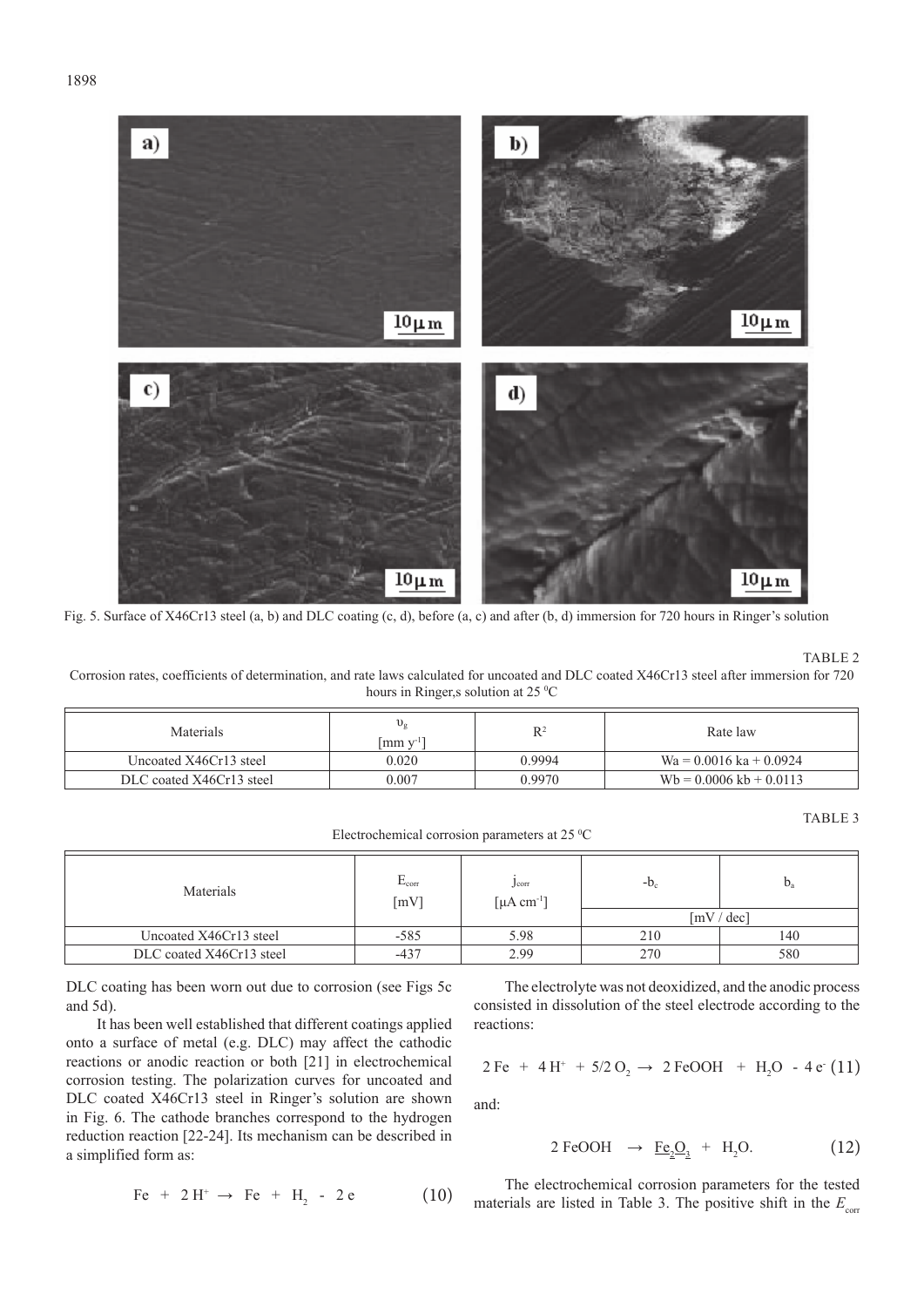for DLC coated steel is perhaps due to increased effectiveness of cathodic processes as well as decreased rate of anodic reactions. The marked decrease in the corrosion current density  $(j_{\text{corr}})$  for DLC coated steel indicates that the coating inhibits attack by chloride ions  $(0.159 \text{ M} \text{ Cl})$  on the steel surface. Increased values of the cathodic and anodic Tafel slopes ( $b_c$  and  $b_a$ ) indicate that DLC changes the mechanism of electrochemical corrosion. The polarization resistance  $(R_p)$ data, evaluated from the slopes of polarization curves, is listed in Table 4. The increasing value of  $R_{\text{p}}$  for DLC coated steel shows that the coating retards the exchange of electric charge and mass between the electrode and electrolyte.

TABLE 4 Polarization resistance and corrosion rate at 25 °C

| Materials                |                                     | ν.                                             |
|--------------------------|-------------------------------------|------------------------------------------------|
|                          | $\lceil \Omega \text{ cm}^2 \rceil$ | $\left[\text{mm}\,\text{y}^{\text{-}1}\right]$ |
| Uncoated X46Cr13 steel   | 6100                                | 0.069                                          |
| DLC coated X46Cr13 steel | 26750                               | 0.035                                          |

Fig. 7 shows chronoamperometric curves obtained at -330 and 50 mV, respectively. The decrease in the current density (curve (a)) was brought about by the formation of a chromium oxide passive layer on the electrode, according to reaction:

$$
2 \text{ Cr} + 2 \text{H} + 2 \text{O}_2 \rightarrow \underline{\text{Cr}}_2\text{O}_3 + \text{H}_2\text{O} + . \quad (13)
$$

However an increase in the potential to 50 mV brought about a rapid increase in the current density (curve (b)) due to the break-up of the chromium oxide film on the electrode. Hence, the following anodic dissolution of iron can be written as [25]:

$$
Fe + Cl + H2O = (FeClOH)ads + H+ + 2 e. (14)
$$

and:

$$
(\text{FeClOH})_{\text{ads}} + \text{H}^+ \rightarrow \text{Fe}^{2+} + \text{Cl}^+ + \text{H}_2\text{O}. \tag{15}
$$

An application of 1.7 μm thick DLC film on the X46Cr13 steel enables a considerable decrease of current density for both cathodic and anodic process (Fig. 6, curve (b)). I is evident, however, that thickness of the coating plays an important role in protecting metals against corrosion in aggressive electrolytes. The 1.7 μm thick DLC film proves insufficient to properly protect the steel surface against corrosion in the chloride environment. It seems clear that by increasing the thickness of the DLC coating (e.g. two times) it should become possible to markedly reduce access of aggressive electrolyte to the steel substrate. Similar conclusions were reached by other authors [26], who discussed the effect of thickness of the DLC layer on CoCrMo alloys. It has been well established [27] that DLC coatings have pinhole-like defects which resemble tiny, needle-like pores. Such defects enable penetration of electrolyte to the substrate, especially at higher polarization potential values (Fig. 6). Although with growing thickness of the DLC coating decreased density of micro-defects in the coating has been observed [28], other problems may arise,

such as too high residual stresses which harm adherence of the coating to the metal substrate.



Fig. 6. Polarization curves obtained in Ringer's solution for: (a) uncoated, and (b) DLC coated X46Cr13 steel (dE/dt 1 mV s<sup>-1</sup>; 25  $^{\circ}$ C



Fig. 7. Chronoamperometric curves obtained at 25°C in Ringer's solution for uncoated X46Cr13 steel at: (a) -330, and (b) 50 mV

## **4. Conclusions**

The experimental work has shown that a 1.7 mm thick DLC coating, correctly applied onto a steel substrate, can impart improved surface mechanical characteristics and resistance to corrosion. The surface properties are mainly manifested by:

- 1. markedly increased hardness  $(3477\pm26 \mu HV0.5)$ compared to the X46Cr13 steel substrate (653  $\pm$  5  $\mu$ HV0.5)
- 2. greater resistance to sliding wear